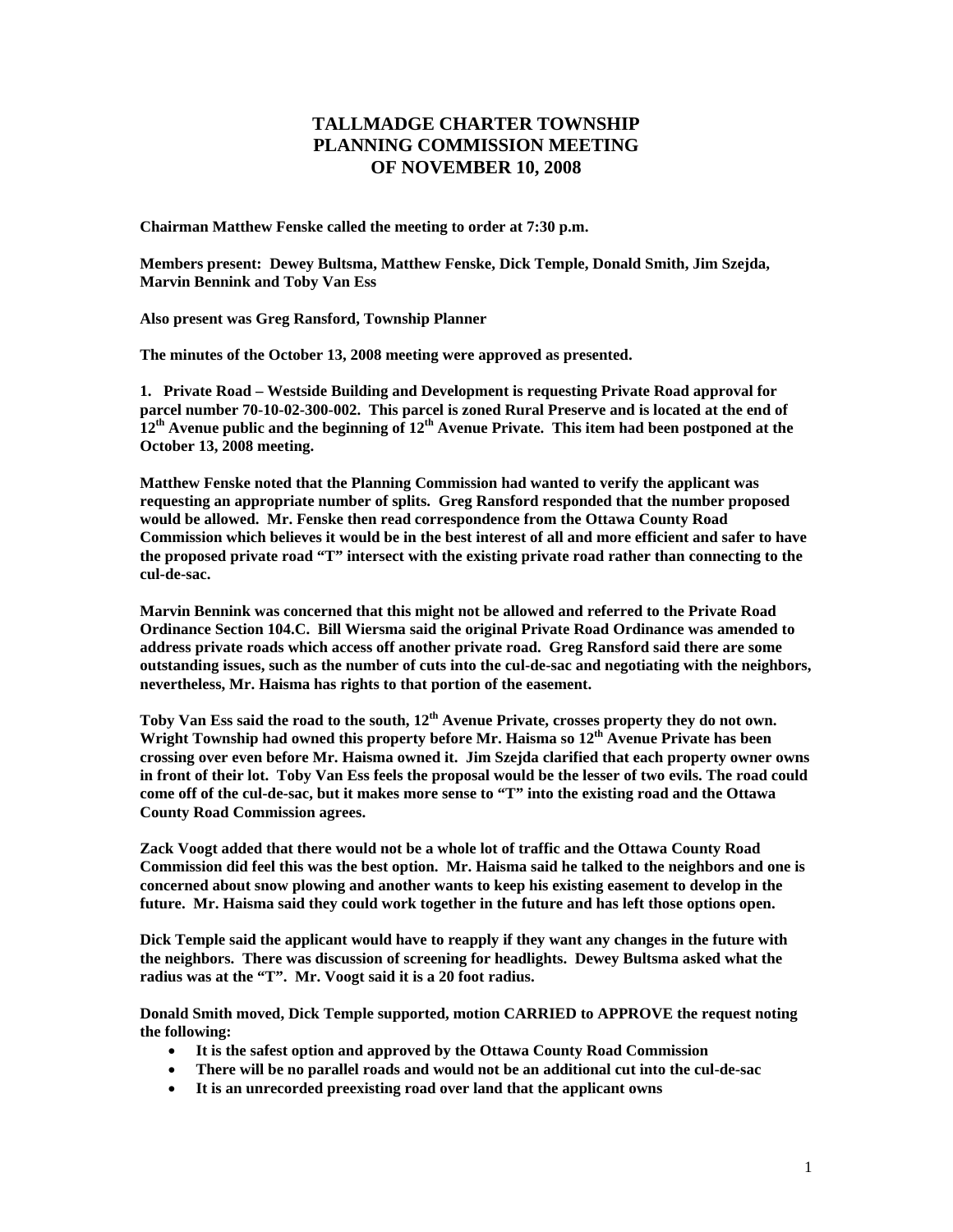- **The request is approved with the condition that a double row of pines be staggered along the entire radius area**
- **There must be a maintenance agreement for the shared area**

**Ayes: Dewey Bultsma, Matthew Fenske, Dick Temple, Donald Smith, Jim Szejda and Toby Van Ess. Nays: Marvin Bennink.** 

**2. Setback Requirements.** 

**Greg Ransford submitted an example of proposed setback changes per the request of Dewey Bultsma. Mr. Bultsma said his main concern was for the 75 foot front yard setback requirement in R-1. R-1 zoning without public water and sewer has a one acre minimum lot size and Mr. Bultsma feels that a lot of the back yard is lost with the current front yard setback requirement. Toby Van Ess added that Tallmadge has a lot of ravines, and the lay of the land can make it difficult. Dick Temple asked about streets that have an established front yard line. He said people do not typically use their front yard. Jim Szejda feels the noise factor should be taken into consideration, especially on roads such as 8th Avenue that experience a high volume of traffic.** 

**Greg Ransford said another option would be to require an average of the setback of the two side neighbors. Donald Smith is concerned if there is a 75 foot established front yard setback, a new house would be out of place and block the site view of the existing houses. The Planning Commission agreed that front views were a concern. Marvin Bennink sees how this could be beneficial for properties of 1 acre of less, but feels new houses should be inline with existing neighboring properties. He feels it would be okay to consider allowing less than 75 foot front yard setbacks in new PUD's.** 

**Greg Ransford pointed out that it is cheaper for driveways and utilities for new builds if they are closer to the road, and in his experience most new builds are proposed at the minimum allowed front yard setback, likely for that reason. Dewey Bultsma said roads like M-45 and 8th Avenue would not want a reduced front yard setback, but he was more concerned about private roads and secondary roads.** 

**The Planning Commission asked Mr. Ransford to research a few similar townships and possible separate standards for Lamont. They are looking for language regarding alignment so as to not infringe on neighbors. They would possibly consider setback changes only in R-1 and R-2.** 

**3. Matthew Fenske resigned as chairman of the Planning Commission due to the fact he has been elected Trustee for the Township Board. Toby Van Ess also resigned from the Planning Commission since he has been elected Supervisor for the Township Board. Mr. Fenske has been serving as the person that serves on both the Planning Commission and the Zoning Board of Appeals, so another member is needed to sit on both of those Boards. Bill Wiersma thanked the Planning Commission for their years of service during his time as Supervisor.** 

**Donald Smith moved, Dewey Bultsma supported, motion CARRIED to elect Marvin Bennink as chairman. Ayes: Dewey Bultsma, Matthew Fenske, Dick Temple, Donald Smith, Jim Szejda, and Toby Van Ess. Nays: none.** 

**Dewey Bultsma moved, Dick Temple supported, motion CARRIED to elect Donald Smith as vice chairman. Ayes: Dewey Bultsma, Matthew Fenske, Dick Temple, Marvin Bennink, Jim Szejda, and Toby Van Ess. Nays: none.** 

**Jim Szejda will remain as secretary. The Planning Commission will also need a member to serve on the Zoning Board of Appeals as well.** 

**Meeting adjourned at 8:45 p.m.**